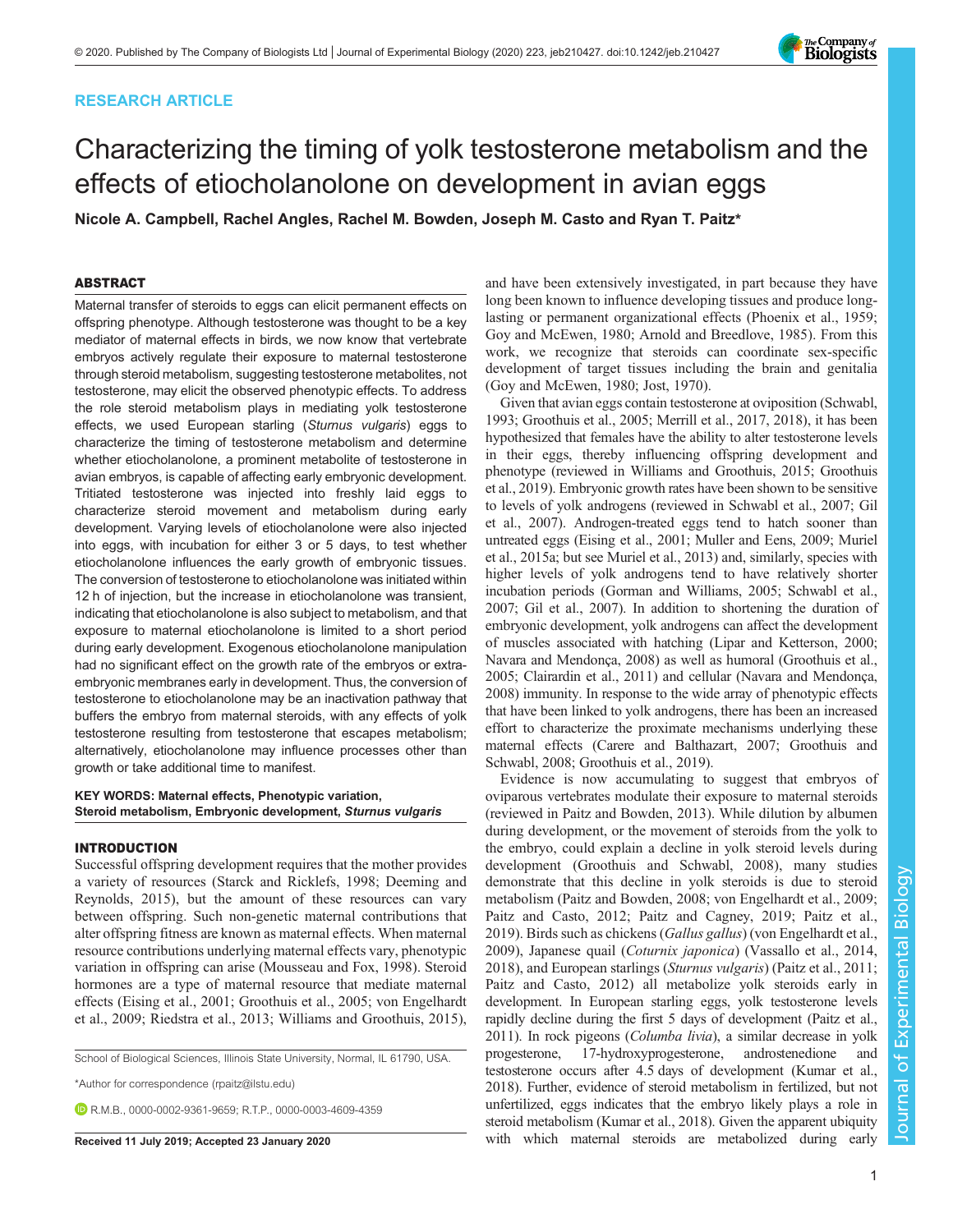development, one critical remaining question is: are the respective metabolites capable of affecting subsequent embryonic development?

A major metabolite of testosterone is etiocholanolone; several enzymatic steps are necessary to convert testosterone into etiocholanolone, including 5β-reduction by 5β-reductase, C-17 oxidation by 17β-hydroxysteroid dehydrogenase, and C-3 hydroxylation by 3α-hydroxysteroid dehydrogenase [\(Paitz et al.,](#page-7-0) [2011](#page-7-0); [Kumar et al., 2018\)](#page-7-0). Early work in chick blastoderms identified 5β-reduction as the prevalent pathway for testosterone metabolism during embryonic development [\(Parsons, 1970](#page-7-0)), and further work demonstrated that 5β-reductase activity is high in recently hatched quail chicks ([Balthazart and Ottinger, 1984\)](#page-7-0). In fact, major sites of 5β-reduction include the brain and liver of both young and adult birds ([Steimer and Hutchison, 1981](#page-8-0)), with 5β-reductase activity being two to three orders of magnitude greater in the brain than either 5α-reductase or aromatase activity [\(Vockel](#page-8-0) [et al., 1990\)](#page-8-0). However, unlike testosterone metabolites produced by 5α-reductase and aromatase, which are more biologically active than testosterone, 5β-reduction of testosterone has been implicated in biological inactivation of testosterone ([Balthazart et al., 1990\)](#page-7-0). Given these results, the authors proposed that the high levels of 5βreductase in the embryonic brain serve as an inactivation shunt to protect specific brain regions from organizational effects of testosterone or its biologically active metabolites [\(Balthazart](#page-7-0) [et al., 1990\)](#page-7-0).

In both the European starling [\(Paitz et al., 2011\)](#page-7-0) and the rock pigeon ([Kumar et al., 2018\)](#page-7-0), yolk testosterone is converted to the 5β-reduced metabolite etiocholanolone by day 5 of embryonic development. In starlings, almost 80% of the injected testosterone was converted to the conjugated form of etiocholanolone while no other metabolites could be detected with the techniques employed [\(Paitz et al., 2011](#page-7-0)). Previous work demonstrates that 5β-reduced androgens can increase erythropoiesis during embryonic development in chicks; specifically, etiocholanolone stimulates the formation of heme and hemoglobin directly in erythroid cells (i.e. not by erythropoietin) [\(Levere et al., 1967](#page-7-0)). Additional evidence shows that 5β-reduced compounds influence the production of enzymes in the developing liver [\(Granick, 1966](#page-7-0); [Levere et al., 1967; Anderson, et al., 1982](#page-7-0); [Aragonés et al., 1991\)](#page-7-0). Therefore, it is possible that etiocholanolone may elicit similar effects in starling embryos. However, most of these studies occurred in vitro where exogenous etiocholanolone administration was not temporally linked to its endogenous embryonic production. To our knowledge, no studies have investigated the effects of etiocholanolone in vivo during the period of development when yolk testosterone is converted to etiocholanolone. A more complete understanding of how and when steroid metabolism occurs in the egg, and what metabolites are produced, would help clarify the potential mechanisms through which yolk testosterone can affect embryonic development.

Given that maternal testosterone is metabolized to etiocholanolone by embryonic day 5 [\(Paitz et al., 2011](#page-7-0); [Kumar](#page-7-0) [et al., 2018](#page-7-0)), we hypothesized that the phenotypic effects of testosterone during early avian development are mediated by the response of embryos and their extra-embryonic membranes to etiocholanolone. The objectives of this study were to determine when and where in the egg testosterone is metabolized, and whether its major metabolite, etiocholanolone, affects the growth of the embryo and extra-embryonic membranes. We used tritiated testosterone to characterize when testosterone is metabolized in the egg, and then used in vitro assays to determine which tissues within the egg were capable of metabolizing testosterone. Levels of

endogenous yolk etiocholanolone were quantified across early embryonic development to characterize concentrations prior to, and following the onset of, incubation. These studies demonstrated that yolk testosterone is rapidly converted to etiocholanolone, which was subsequently conjugated shortly thereafter, resulting in a transient rise in yolk etiocholanolone levels. Based on this pattern of endogenous etiocholanolone exposure, we then tested whether exogenous etiocholanolone could influence embryonic growth during this early period of development before it is metabolized.

## MATERIALS AND METHODS Egg collection

Eggs were collected from starling (Sturnus vulgaris Linnaeus 1758) nests found in four nest box colonies in McLean County, IL, USA, located on properties owned by Illinois State University (see [Pryor](#page-7-0) [and Casto, 2015](#page-7-0), for a detailed description). As starlings are an introduced agricultural pest species, permits are not required to collect their eggs, but monitoring of nests, collecting of freshly laid eggs and use of painted wooden decoy eggs to encourage normal patterns of egg laying was reviewed and approved by the Illinois State University Institutional Animal Care and Use Committee.

# In ovo metabolism of 3H-testosterone

Given that <sup>3</sup>H-testosterone injected into starling eggs is completely metabolized by day 5 of incubation ([Paitz et al., 2011](#page-7-0)), our initial goal was to more precisely determine when this metabolism occurs. In 2017, 38 starling eggs from 36 different clutches were collected, taken to the laboratory, and injections into the albumen were performed with 150,000 cpm of <sup>3</sup>H-testosterone (specific activity 100 Ci mmol<sup>-1</sup>; Perkin-Elmer, Waltham, MA, USA) in 5 μl of sesame oil using a Hamilton microliter syringe. Super glue (Henkel Corporation, Rocky Hill, CT, USA) was used to seal the hole in each egg shell and allowed to dry. To avoid any confounding effects of laying order, eggs were randomly assigned to treatments. The eggs were then placed in a rotating incubator (Model 1202, 280 W circulated air incubator, GQF MFG Co. Inc., Savannah, GA, USA) at a constant 37.5°C and 60% humidity. Eggs were removed at designated sampling times ( $n=6$  per sampling time): 12, 24, 48, 72, 96 or 120 h of incubation. Following removal from the incubator, all eggs were frozen at −20°C until analysis of steroids occurred. Frozen eggs were thawed and the yolk was separated from the albumen and each component was weighed. Once thawed and opened, all eggs appeared to be fertilized, as evidenced by embryonic development, with some eggs incubated for more than 72 h containing distinct blood pools from early stage embryos. When present, this tissue was included in the yolk mass recordings as it was not feasible to separate it from the rest of the sample in eggs that had been frozen.

To extract testosterone and its metabolites, each yolk was then homogenized and 0.5 g of the homogenate was placed in 4 ml methanol and vortexed for 10–15 s. Samples were then frozen at −20°C for at least 24 h to precipitate proteins and neutral lipids, then removed from the freezer and centrifuged at 1000 g for 15 min. The supernatant was collected and solid phase extraction was used to separate free and conjugated steroids [\(Paitz et al., 2011\)](#page-7-0). Solid phase extraction was performed using Sep-Pak® cartridges (Sep-Pak® Plus single use C18 cartridges, Waters, Dublin, Ireland). Yolk extracts were diluted with 45 ml of water and run through cartridges under vacuum pressure. Free steroids were then eluted with 5 ml of diethyl ether, and subsequently conjugated steroids were eluted with 5 ml methanol. The conjugated steroids from each cartridge were collected and later characterized and quantified for radioactivity. In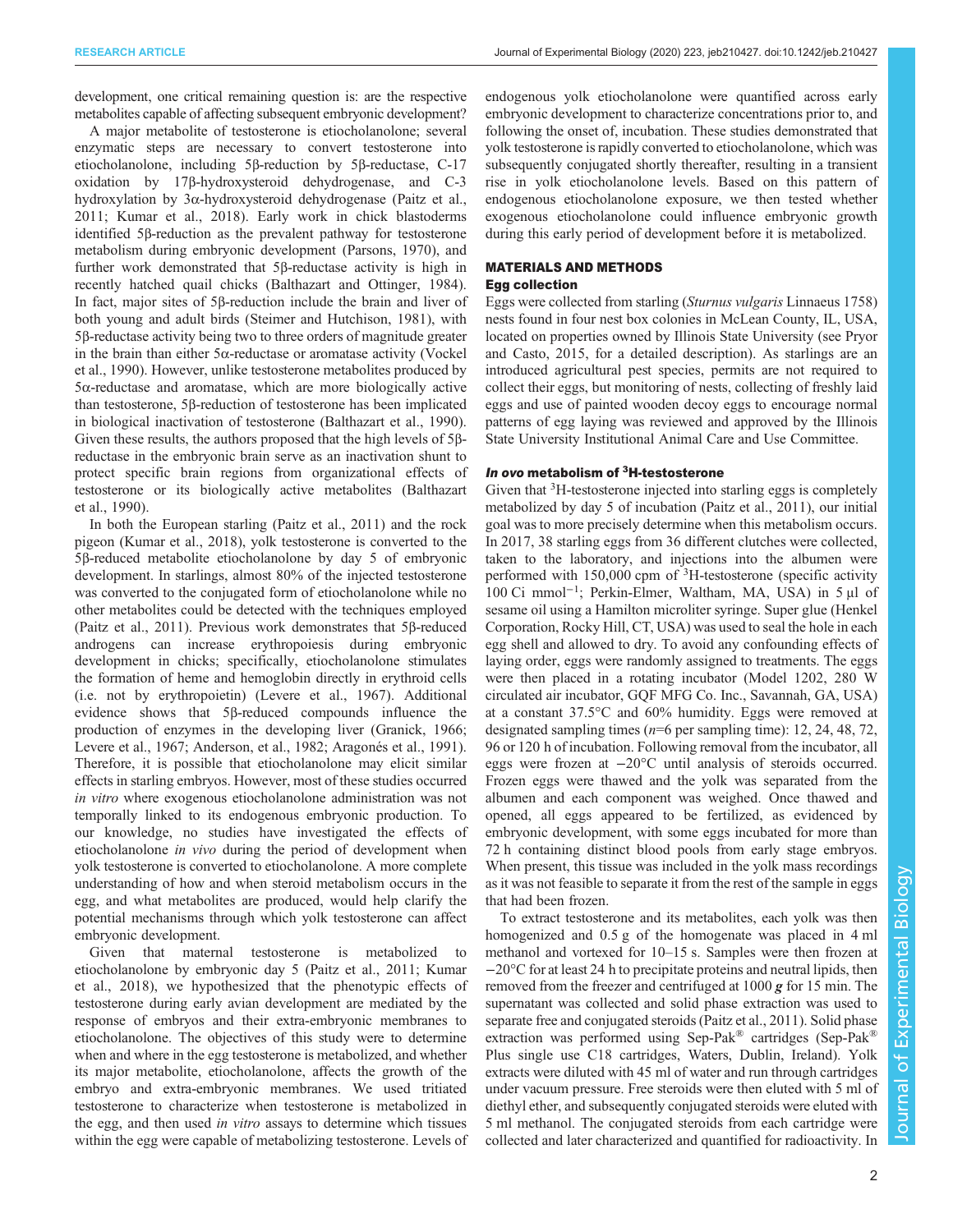order to further separate free steroids, the free steroid fraction was subjected to celite chromatography ([Wingfield and Farner, 1975](#page-8-0); [Paitz et al., 2011](#page-7-0)). Following this separation protocol, increasing concentrations of an ethyl acetate:isooctane solution were added to each column; androstenedione elutes in the 0% fraction, etiocholanolone in the 10% fraction and testosterone in the 20% fraction [\(Paitz et al., 2011\)](#page-7-0). However, we do not know the fractions which other potential intermediate metabolites (i.e. etiocholanedione, 5β-dihydrotestosterone) elute so the radioactivity levels within each fraction may represent multiple metabolites. Each fraction was then dried and resuspended in scintillation fluid for quantification of radioactivity.

Because the results of the 2017 study suggested testosterone was already completely metabolized prior to the start of sampling, 12 h after <sup>3</sup>H-testosterone injection, we conducted a follow-up study in 2018 using higher concentrations of exogenous testosterone and earlier sampling points. In the summer of 2018, 25 freshly laid starling eggs were injected into the albumen with 2,000,000 cpm of 3 H-testosterone in 5 μl of sesame oil using a Hamilton microliter syringe and sealed with super glue, as above. To prevent any steroid metabolism, the five eggs randomly selected to be sampled at hour zero were snap frozen on dry ice immediately following the injection. The remaining 20 eggs were then placed in a rotating incubator at a constant 37.5°C and 60% humidity to be randomly sampled at 4, 8 or 12 h of incubation. Eggs were removed from incubation at designated sampling times  $(n=5$  per sampling time). Following removal, all eggs were frozen at −20°C until analysis of steroids occurred. Frozen eggs were thawed but, unlike in 2017, we homogenized the yolk with the albumen and extracted steroids from 0.5 g of this homogenate, as we wanted to recover as much of our injected <sup>3</sup> H-testosterone as possible in order to determine the onset of steroid metabolism.

# In vitro metabolism of 3H-testosterone

Given that the metabolism of <sup>3</sup>H-testosterone occurs relatively early in embryonic development, in 2018 we wanted to examine which, if any, tissue types of freshly laid eggs were capable of metabolizing testosterone. To do this, yolk, albumen or a 1:1 mixture of the two was used as the tissue source. We mixed 0.5 g tissue sample from freshly laid eggs with 100,000 cpm of  $3H$ -testosterone in 200 µl of homogenization buffer (250 mmol l<sup>−1</sup> sucrose, 5 mmol l<sup>−1</sup> MgCl<sub>2</sub>, 100 mmol l−<sup>1</sup> Tris-HCl), and ran metabolism assays for 120 min. These assays were then quenched by the addition of 4 ml of ice-cold methanol. Samples were then subjected to solid phase extraction and celite chromatography as described above. To further verify the ability of yolks from freshly laid eggs to metabolize <sup>3</sup>H-testosterone, an additional five eggs were used in a time course experiment during which the assays described above were terminated at 0, 30, 60 and 120 min with subsamples being removed from each egg homogenate at each time point prior to extraction and chromatography.

#### Endogenous etiocholanolone levels

In 2017, in addition to characterizing the timing of testosterone metabolism, we quantified the endogenous levels of etiocholanolone ( presumably of maternal origin) and how those levels changed during development in freshly laid eggs  $(n=10)$  and eggs that had been incubated for 5 days  $(n=10)$ . Upon sampling, eggs were frozen at −20°C until steroid analyses were performed. Eggs were thawed, the shells removed and the mass of the yolk and albumen recorded and used to calculate the total amount of etiocholanolone in the various egg tissues. Yolk fractions from all incubated eggs contained early stage embryos that were not

separated out, but included in the yolk mass. To extract etiocholanolone, the yolk fractions were homogenized and 0.5 g of the homogenate was mixed with 4 ml methanol and subjected to the same solid phase steroid extraction technique as described previously.

Etiocholanolone levels were quantified using LC/MS/MS at the Metabolomics Center at the University of Illinois (Urbana-Champaign, IL, USA) using a 5500 QTRAP mass spectrometer (AB Sciex, Foster City, CA, USA). This technique has been used to quantify a variety of steroids in the yolk of passerine eggs ([Merrill](#page-7-0) [et al., 2017, 2018\)](#page-7-0). Briefly, the LC separation was performed on a Phenomenex C6 Phenyl column (2.0×100 mm, 3 m) with mobile phase A (0.1% formic acid in water) and mobile phase B (0.1% formic acid in acetonitrile). The flow rate was 0.25 ml min−<sup>1</sup> . The linear gradient was as follows: 0–1 min, 80% A; 10 min, 65% A; 15 min, 50% A; 20 min, 40% A; 25 min, 30% A; 30 min, 20% A; 30.5–38 min, 80% A. The autosampler was set at 5°C. The injection volume was 5 µl. Etiocholanolone had a retention time of 20.2 min and was quantified on a 5500 QTRAP mass spectrometer (AB Sciex, Foster City, CA, USA) under positive electrospray ionization (ESI) with an ion spray voltage of 5500 V. The source temperature was 500°C. The curtain gas, ion source gas 1 and ion source gas 2 were 36 psi, 50 psi and 65 psi, respectively. Multiple reaction monitoring (MRM) was used to measure etiocholanolone with a Q1–Q3 transition of 291.0–255.0  $(m/z)$ .

# Effects of etiocholanolone on embryonic growth

In the spring of 2018, 133 starling eggs were collected on the day they were laid and brought back to the lab. Eggs were divided among four different etiocholanolone dose treatments designed to represent one, two or four standard deviations based upon the mean concentration found in freshly laid eggs in the 2017 study  $(4.6\pm)$ 1.8 ng, mean±s.d.). This resulted in treatment of 0 ng (control), 2.5 ng (low), 5.0 ng (medium) or 10.0 ng (high) of etiocholanolone dissolved in sesame oil. To avoid any confounding effects of laying order, eggs were randomly assigned to treatments. In addition to the injected eggs, nine uninjected eggs were immediately frozen at −20°C after weighing to serve as controls for baseline steroid levels. Following injections, eggs were incubated for either 3 or 5 days  $(\pm 1)$ . At the appropriate sampling times, all eggs were frozen and stored at −20°C until analysis of steroids occurred.

Following incubation, embryos and their extra-embryonic membranes were collected and weighed to determine their combined wet mass, and the yolk and albumen were separated and stored frozen for subsequent steroid analysis. Embryos and their membranes were then placed in a drying oven at 37°C and dried to a constant mass. The tissue was then used for molecular sexing of the embryo [\(Nettle et al., 2013\)](#page-7-0). Briefly, 50 µl of 0.2 mol l−<sup>1</sup> NaOH was added to each dried embryo, and placed in a 75°C heat block for 20 min to promote cell lysis [\(Haunshi et al., 2008\)](#page-7-0). Samples were removed from the heat block and 300 µl of 0.04 mol  $1^{-1}$  Tris-HCl was added to neutralize the solution. Sex was determined by amplifying the sexually dimorphic chromodomain-helicase-DNA binding (CHD) genes using CHD forward primer (5′-GTTACTGATTCGTCTACGAGA-3′) and CHD reverse primer (5′-AATTCCCCTTTTATTGATCCATC-3′) ([Nettle et al.,](#page-7-0) [2013\)](#page-7-0). Each PCR reaction contained: 6.7 μl nanopure water, 4.0 μl of 5× GoTaq Flexi buffer (Promega, Madison, WI, USA), 1.6 μl of 25 mmol l<sup>-1</sup> MgCl<sub>2</sub>, 1.0 µl of 20 mmol l<sup>-1</sup> CHD forward primer, 1.0 μl of 20 mmol  $l^{-1}$  CHD reverse primer, 0.5 μl dNTPs, 0.2 μl Taq and 5 μl (100 ng) DNA from each embryo sample for a final reaction concentration of 20 μl. Samples were separated by gel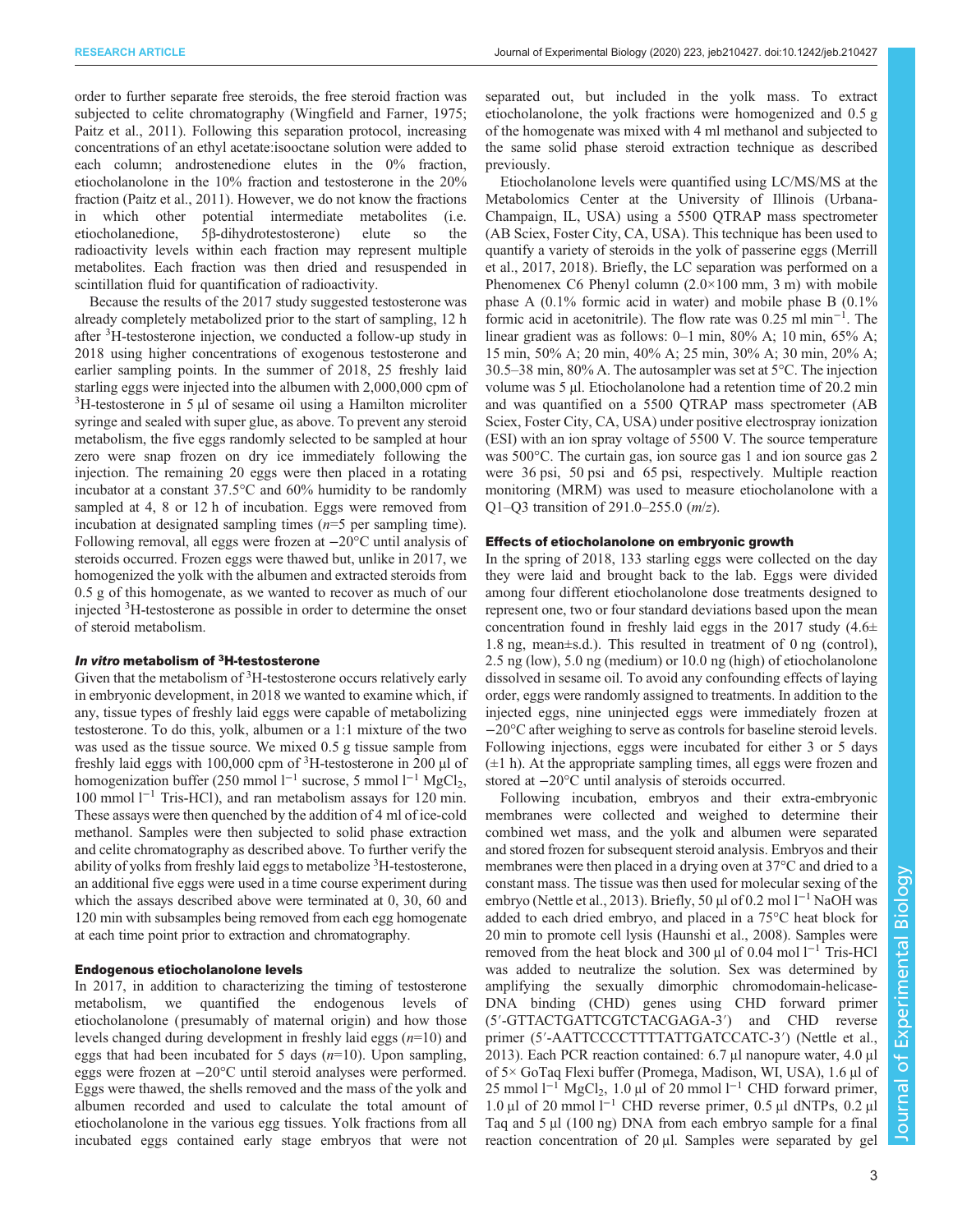electrophoresis (1.5% agarose gel, 90 min at 95 V) and visualized under UV light. Using this protocol, males exhibit a single band while females exhibit two bands.

We used a subset of the eggs collected in 2018 to quantify etiocholanolone and confirm that our manipulations were within the physiological range. The subset contained  $n=9$  freshly laid eggs,  $n=3$  oil-injected eggs that were incubated for 3 days,  $n=6$ oil-injected eggs that were incubated for 5 days,  $n=6$  high-dose etiocholanolone-injected eggs that were incubated for 3 days and  $n=5$  high-dose etiocholanolone-injected eggs that were incubated for 5 days. Because it was not feasible to separate yolk and albumen while also sampling embryos during development, for all eggs, yolk–albumen homogenates were used for steroid quantification. Etiocholanolone was extracted from 0.5 g of homogenate and quantified using LC/MS/MS as described above.

#### Statistical analyses

All analyses were run using SAS statistical software (v. 9.4, SAS Institute, Cary, NC, USA). Multivariate analyses of variance (MANOVA) were used to examine how tritiated metabolite levels changed across development in both the 2017 and 2018 in ovo metabolism studies using sampling time as a fixed effect. To test how the concentration of each metabolite changed over time, separate analyses of variance (ANOVA) and *post hoc* comparisons were performed. Concentrations were log transformed prior to analysis to normalize the data and homogenize variances. Sampling time was included as a fixed effect. Post hoc comparisons (Tukey's HSD) were performed to test for differences between sampling times.

An ANOVA and *post hoc* comparisons were used to compare the concentrations of etiocholanolone produced from each tissue type in our in vitro metabolism study. Tissue type was included as a fixed effect in this analysis. We also used a mixed-model ANOVA to examine the change in etiocholanolone produced over the course of 2 h in vitro. This analysis included egg as a random effect to account for the fact that samples at one time point were not independent from those at previous time points because they came from the same egg. Post hoc comparisons were performed for each 30 min time point from 0 to 120 min. The concentration of etiocholanolone was log transformed prior to analysis to normalize the data and homogenize variances. Assay duration was included as a fixed effect. An ANOVA that included incubation duration as a fixed effect was used to determine whether endogenous etiocholanolone levels changed over the first 5 days of development.

ANOVA were used to assess the effect of etiocholanolone dose on the combined mass of the embryo and extra-embryonic membranes. Incubation duration, treatment and sex of the embryo were included as fixed effects, while clutch and within-clutch position in the laying order were included as random effects. Embryonic tissue mass was log transformed prior to analysis to normalize the data and homogenize variances, as the untransformed data were not normally distributed. All data reported in this manuscript are available in [Dataset 1](http://jeb.biologists.org/lookup/doi/10.1242/jeb.210427.supplemental).

# RESULTS

# In ovo metabolism of <sup>3</sup>H-testosterone

Our average recovery of radioactivity in the yolk of each egg was 68% (102,125 cpm per egg), which is consistent with similar studies [\(Paitz and Bowden, 2008;](#page-7-0) [von Engelhardt et al., 2009\)](#page-8-0), and levels of testosterone recovered at the initial 12 h sampling period  $(1535\pm$ 178 cpm, mean±s.e.m.) represented only 1% of the total radioactivity recovered, suggesting a very rapid metabolism of the exogenously applied testosterone. Results from the MANOVA

show that there was a significant change in metabolite levels over time  $(F_{5,29}=4.63, P=0.003)$ . Despite the low concentrations of <sup>3</sup>H-testosterone at the 12 h initial sampling we found that testosterone testosterone at the 12 h initial sampling, we found that testosterone levels decreased over the first 5 days of development ( $F_{5,29}=5.27$ ,  $P=0.0015$ ; [Fig. 1A](#page-4-0)). We also observed a transient rise then fall in both <sup>3</sup>H-androstenedione ( $F_{5,29}$ =26.35, P<0.0001; [Fig. 1](#page-4-0)B) and <sup>3</sup>H-etiocholanolone levels over the first 5 days of development <sup>3</sup>H-etiocholanolone levels over the first 5 days of development  $(F_{5,29}=5.80, P=0.0008;$  [Fig. 1](#page-4-0)C). Levels of the conjugated steroid <sup>3</sup>H-etiocholanolone glucuronide increased by day 5 of development  $(F_{5,29}=30.31, P<0.0001;$  [Fig. 1D](#page-4-0)).

In our follow-up study in 2018, with increased <sup>3</sup>H-testosterone, earlier sampling periods and an overall recovery of 79% of the total radioactivity, we found that <sup>3</sup>H-testosterone concentrations decreased during the first 12 h of development  $(F_{3,15}=5.56, P=0.0091; Fig. 2A)$  $(F_{3,15}=5.56, P=0.0091; Fig. 2A)$  $(F_{3,15}=5.56, P=0.0091; Fig. 2A)$ . We further observed increases in <sup>3</sup>H-androstenedione  $(F_{3,15}=23.05,$ <br> $P<0.0001$ : Fig. 2B) and <sup>3</sup>H-etiocholanolone  $(F_{3,15}=5.49, P=0.0095$ .  $P \le 0.0001$ ; [Fig. 2](#page-5-0)B) and <sup>3</sup>H-etiocholanolone ( $F_{3,15} = 5.49$ ,  $P = 0.0095$ ;<br>Fig. 2C) levels over the first 4 h [Fig. 2](#page-5-0)C) levels over the first 4 h.

# In vitro metabolism of <sup>3</sup>H-testosterone

Through *in vitro* testing, we sought to examine in which tissues of the egg metabolism takes place. We determined that, relative to the albumen, the yolk is the most capable of converting <sup>3</sup>H-testosterone to <sup>3</sup> H-etiocholanolone. While there was a small amount of conversion occurring in the albumen, the yolk and mixed tissues produced significantly more <sup>3</sup>H-etiocholanolone  $(F_{2,12}=97.42,$ <br> $P<0.0001$ ) *Post hoc* comparisons showed that both the volk P<0.0001). Post hoc comparisons showed that both the yolk (8827±910 cpm  $g^{-1}$ ; mean±s.d.) and mixed tissues (9561± 1507 cpm  $g^{-1}$ ) produced significantly higher amounts of  $3H$ -etiocholanolone than the albumen (1343+287 cpm  $g^{-1}$ ) (both H-etiocholanolone than the albumen (1343±287 cpm g−<sup>1</sup> ) (both P<0.001); however, the yolk did not differ from the mixed tissues in the amount of <sup>3</sup>H-etiocholanolone produced ( $P=0.5169$ ).<br>The ability of the volk to convert <sup>3</sup>H-testost

The ability of the yolk to convert  ${}^{3}$ H-testosterone to  ${}^{3}$ H-testosterone to  ${}^{3}$ H-testosterone to  ${}^{3}$ H-testosterone to  ${}^{3}$ H-testosterone to  ${}^{3}$ <sup>3</sup>H-etiocholanolone was further verified with the time course experiment ([Fig. 3](#page-5-0)). We determined that there was a significant amount of <sup>3</sup>H-etiocholanolone produced in the yolk after 120 min in vitro  $(F_{3,12} = 51.68, P < 0.0001)$  and that egg of origin also had a significant effect on the rate of metabolism  $(F_{4,12}=4.34, P=0.02)$ . Post hoc comparisons show that there was a significant increase in <sup>3</sup>H-etiocholanolone levels after just 30 min ( $P=0.005$ ) and again after 120 min ( $P \le 0.0004$ ) of mixing <sup>3</sup>H-testosterone with yolk.

# Endogenous etiocholanolone levels

Yolks from freshly laid eggs contained an average etiocholanolone concentration of  $0.91\pm0.17$  ng g<sup>-1</sup> (mean±s.d.), which resulted in an absolute amount of  $4.6\pm1.8$  ng of etiocholanolone per yolk [\(Fig. 4\)](#page-5-0). There was a significant increase in the amount of endogenous etiocholanolone present in eggs after 5 days of incubation  $(F_{1,18} = 45.99, P \le 0.001;$  [Fig. 4](#page-5-0)).

#### Effects of etiocholanolone on embryonic growth

In eggs injected with etiocholanolone, there was a significant effect of incubation duration  $(F_{1,10}=18.16, P=0.0017)$  and injection dosage  $(F_{1,10} = 22.28, P = 0.0008)$  on etiocholanolone level [\(Fig. 5\)](#page-6-0), but the sex of the embryo did not affect etiocholanolone level  $(P=0.9411)$ . We also evaluated the effect of incubation duration on etiocholanolone concentration in unincubated/uninjected eggs and 3 and 5 day incubated/oil-injected eggs and found that levels of etiocholanolone changed across development  $(F_{2,15}=15.30,$  $P=0.0002$ ; [Fig. 5\)](#page-6-0). Our *post hoc* comparisons showed that levels on day 3 of incubation were higher than those on days 0 and 5 (both P<0.0004), while levels on day 0 did not differ from those on day 5 of incubation  $(P=0.9602)$ .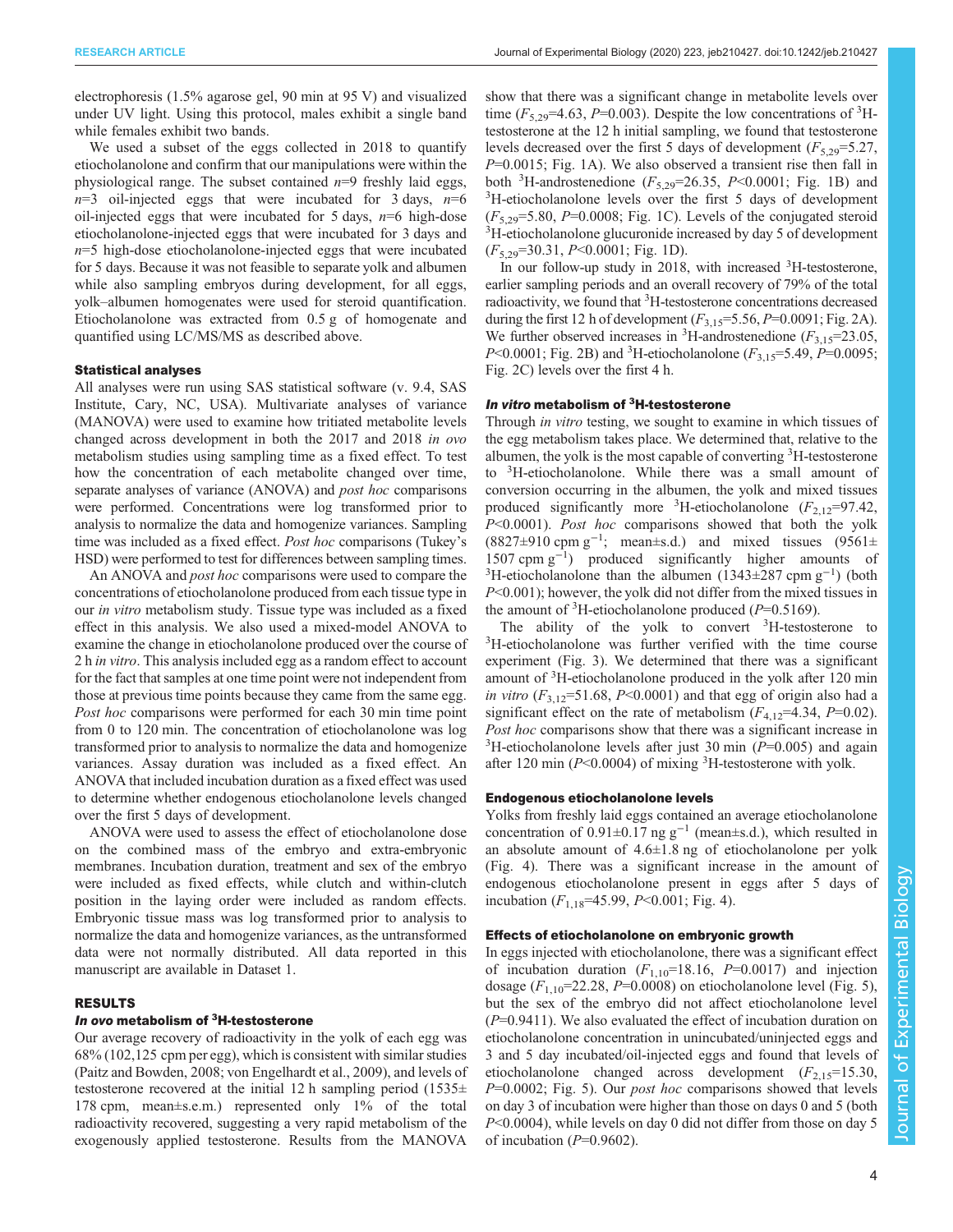<span id="page-4-0"></span>

Fig. 1. Concentration of <sup>3</sup>H-testosterone, its metabolites (androstenedione and etiocholanolone) and conjugates (etiocholanolone glucuronide) over the first 5 days of incubation. (A) Testosterone; (B) androstenedione; (C) etiocholanolone; (D) etiocholanolone glucuronide. Values with different letters significantly differ from each other. Error bars denote s.e.m. for each incubation duration.  $n=5-6$  eggs for each sampling period. Data from 2017.

We used tissue mass as a proxy for growth and found no significant effect of our treatments on the combined mass of the embryo and extra-embryonic membranes  $(F_{3,12}=0.73, P=0.5347;$ [Fig. 6](#page-6-0)). As expected, there was a significant effect of incubation duration on growth  $(F_{1,12}=25.77, P<0.0001)$ , but the sex of the embryo did not affect mass  $(F_{1,12}=0.22, P=0.6405)$ . Overall, the sex ratio did not deviate from 50:50 male:female with 49.5% males produced.

### **DISCUSSION**

Previous studies have provided evidence for the metabolism of testosterone in bird eggs, but a detailed understanding of when and where this metabolism takes place was lacking. In the present study, we determined that testosterone metabolism occurs rapidly, within hours of the initiation of incubation, confirmed our previous finding [\(Paitz et al., 2011\)](#page-7-0) that metabolism results in the production of the metabolite etiocholanolone, and demonstrated that yolk possesses the enzymes necessary to carry out this metabolism. Our investigations of  ${}^{3}$ H-testosterone metabolism *in ovo*, as well as endogenous etiocholanolone levels, show an early rise and subsequent fall in etiocholanolone levels over the first 5 days of development. We hypothesize the decline in etiocholanolone is due to conversion to a conjugated form as our data illustrate an increase in conjugate concentration that corresponds with the reduction in etiocholanolone levels. One potential outcome of the metabolism of maternal testosterone is that embryos are exposed to potentially active metabolites, such as etiocholanolone. Although a transient peak in etiocholanolone was found during early development, we determined that experimental transient exposure to any of a variety

of etiocholanolone concentrations does not affect gross measures of growth in early embryos or extra-embryonic membranes over the first 5 days of development. Whether the effects of early exposure to etiocholanolone arise later in development or whether the metabolism of testosterone is an inactivation pathway that buffers the developing embryo from yolk testosterone effects remains to be determined.

Although prior studies demonstrated that testosterone is metabolized in ovo very early in development [\(von Engelhardt](#page-8-0) [et al., 2009](#page-8-0)) and that etiocholanolone levels rise during this same developmental time period ([Kumar et al., 2018](#page-7-0)), many questions about the origin of etiocholanolone and the metabolism of testosterone were not addressed. Through the use of tritiated testosterone, we were able to clearly demonstrate that the early metabolism of testosterone results in the production of etiocholanolone, as opposed to etiocholanolone being produced from other potential precursors. Our findings also support the idea that maternally derived enzymes are present in the yolk when eggs are laid, and ultimately contribute to the metabolism of testosterone. We showed that testosterone metabolism is occurring during the first 12 h of development, suggesting that metabolism can occur at the onset of incubation, and we determined that the yolk is the primary site for testosterone metabolism, presumably through enzymes found in the yolk. These enzymes are likely to originate from the mother, as ovarian follicles produce 5β-reductase [\(Wiebe et al., 1990\)](#page-8-0); however, we cannot ignore studies which report that this metabolism does not occur without a viable embryo [\(Paitz and Casto, 2012; Kumar et al.,](#page-7-0) [2018\)](#page-7-0). Therefore, it is possible that maternal 5β-reductase enzymes are transferred to the yolk during oogenesis, but the developing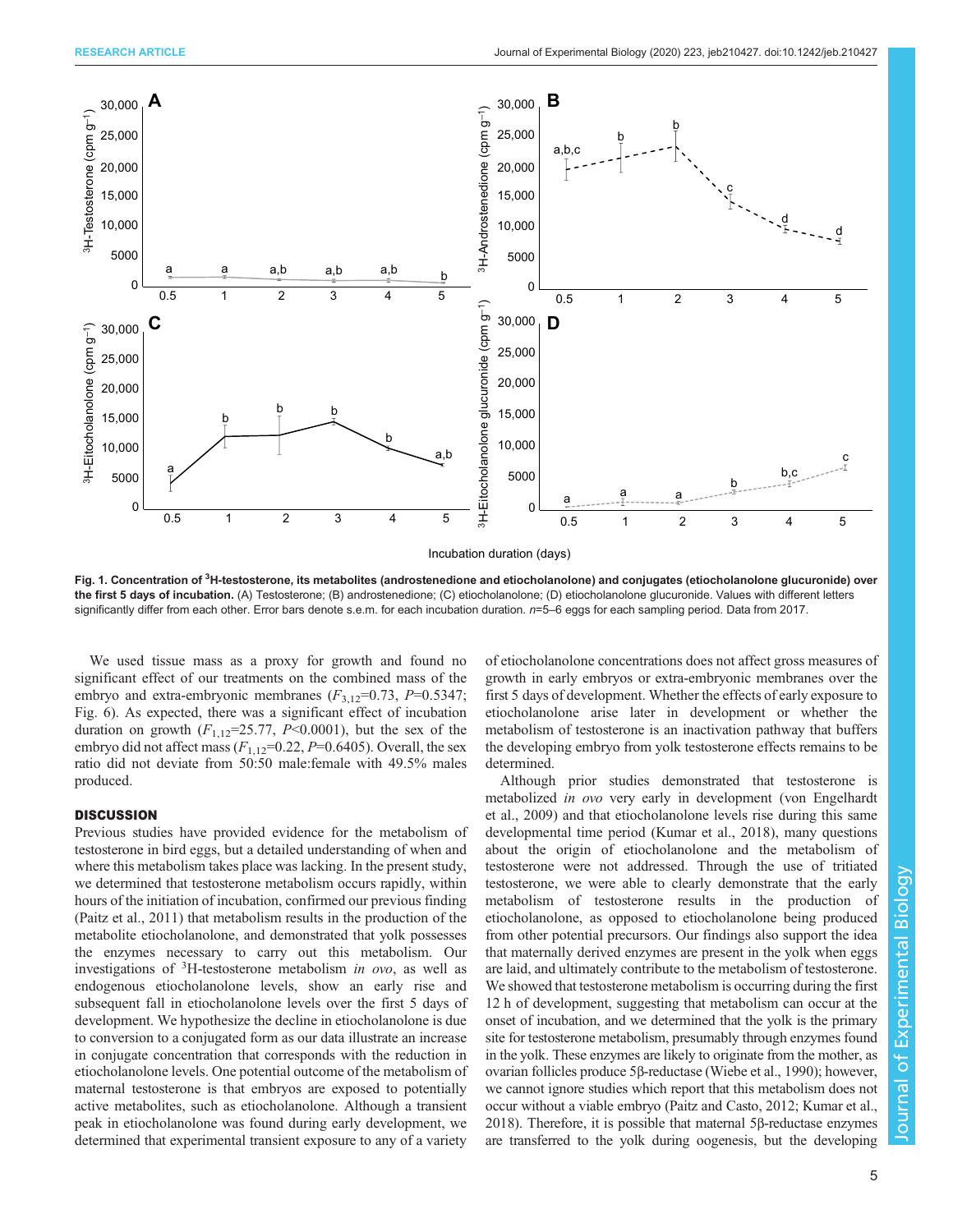<span id="page-5-0"></span>

Fig. 2. Concentration of <sup>3</sup>H-testosterone and its metabolites over the first 12 h of incubation. (A) Testosterone; (B) androstenedione; (C) etiocholanolone. Values with different letters significantly differ from each other. Error bars denote the s.e.m. for each incubation duration. n=4-5 eggs for each sampling period. Data from 2018.

embryo may play a role in either activating these enzymes or creating an environment conducive to metabolism as unfertilized eggs do not exhibit testosterone metabolism.

Although the metabolism of testosterone results in an increase in etiocholanolone, we observed that this increase was transient over the first 5 days of development. As testosterone metabolism begins, there is an increase in the amount of etiocholanolone in the yolk; however, these levels quickly decline by day 5 as a result of conjugation [\(Paitz et al., 2011\)](#page-7-0). Our results indicate that etiocholanolone is present not only at day 5 of development but also at day 0, suggesting the embryo is likely exposed to these transient etiocholanolone levels during the early stages of development. However, using mass as a proxy for growth, we found no effect of etiocholanolone on the development of the embryo or extra-embryonic membranes, throughout the first 5 days of development.



Fig. 3. Time course of etiocholanolone production in vitro. Values with different letters significantly differ from each other. Error bars denote the s.e.m. for each assay duration.  $n=5$  samples for each sampling period. Data from 2018.



Fig. 4. Yolk etiocholanolone levels in eggs incubated for 5 days. Endogenous etiocholanolone levels were significantly different on day 5 versus those on day 0 of development ( $P<0.005$ ).  $n=10$  eggs per sampling period. Data from 2017.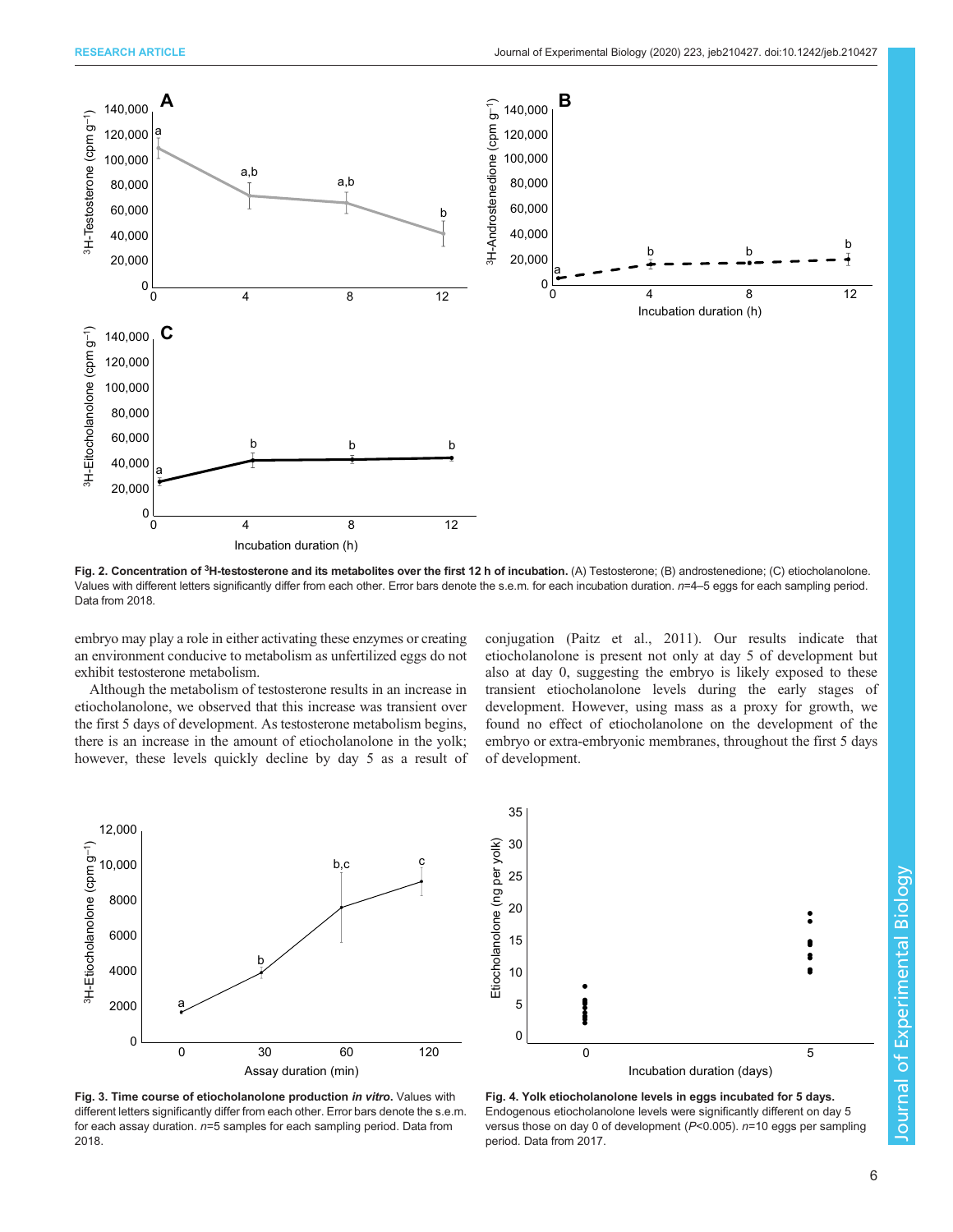<span id="page-6-0"></span>

Fig. 5. Quantification of endogenous etiocholanolone in injected eggs over the first 5 days of development. Eggs were unincubated or injected with oil or etiocholanolone and incubated for 5 days. Asterisks indicate significant differences in either etiocholanolone dosage or incubation duration. Error bars denote the s.e.m. for each treatment.  $n=9$  for unincubated eggs and  $n=3-6$  for the other treatments. Data from 2018.

One question still remaining is how do any effects of testosterone occur when it is metabolized so early in development? We show that testosterone is metabolized to etiocholanolone at the onset of incubation, but effects on tarsus length [\(Navara et al., 2005](#page-7-0), [2006](#page-7-0); [Navara and Mendonça, 2008; Muriel et al., 2013](#page-7-0)) and the development of the musculus complexus [\(Navara and Mendonça,](#page-7-0) [2008](#page-7-0); [Chin et al., 2009](#page-7-0)) have all been documented in nestlings following in ovo testosterone manipulation. However, recent studies suggest these effects are tissue and context dependent [\(Muriel et al.,](#page-7-0) [2015a](#page-7-0),[b](#page-7-0)), which may be attributed to an escape of testosterone from metabolism, possibly explaining why some yolk testosterone effects may not arise until later stages of development [\(Muriel et al., 2015a\)](#page-7-0).





This escape could be due to an overabundance of testosterone in the egg, or perhaps reduced activity of testosterone-metabolizing enzymes in the yolk.

Another possible reason for the observed developmental effects could be that etiocholanolone effects are independent of early growth. In the blastoderm stage of chicken development, 5β-reduced steroids, similar to etiocholanolone, induced erythropoiesis directly in cells [\(Levere et al., 1967](#page-7-0)) and perhaps etiocholanolone is responsible for a similar process in the European starling [\(Parsons, 1970\)](#page-7-0). It is also possible that etiocholanolone alters early gene expression or endocrine set points, which, in turn, could lead to the development of phenotypic effects, such as impaired or enhanced immune function and muscle development, later in development. Further work is necessary to decipher the effects, if any, that etiocholanolone has on offspring phenotype.

There may also be different critical windows of development when maternal steroids or their metabolites have a heightened propensity to elicit phenotypic effects in offspring. A prior study, performed in Japanese quail eggs, suggests that injections of testosterone are most effective at altering offspring phenotypes related to sexual differentiation between days 10 and 15 of embryonic development [\(Adkins, 1979](#page-7-0)). Steroids are known to act during a critical period to irreversibly organize tissues early in development and can act later in development and elicit activational effects ([Carere and Balthazart, 2007](#page-7-0)). Therefore, it is possible that the potential for phenotypic effects mediated by early embryonic exposure to etiocholanolone was established in embryonic starlings, but would not appear until later in development, after our sampling occurred, perhaps even after hatching. In future studies, following etiocholanolone-treated embryos throughout their embryonic and post-hatching development, when more detailed phenotypic analyses could be undertaken, could help evaluate this possibility.

Overall, we show that testosterone is metabolized within the first 12 h of embryonic development. Additionally, the metabolism of testosterone is associated with the accumulation of etiocholanolone, a putatively inactive metabolite of the 5β-reduction pathway. The clearance of this secondary metabolite is associated with increased levels of the steroid conjugate etiocholanolone glucuronide, which is also found in the yolk. Recent work suggests this metabolism pathway occurs in multiple species of birds [\(von Engelhardt et al.,](#page-8-0) [2009;](#page-8-0) [Kumar et al., 2018](#page-7-0), [2019; Paitz et al., 2011](#page-7-0); [Vassallo et al.,](#page-8-0) [2018\)](#page-8-0), suggesting that steroid metabolism is conserved. Finally, the role of 5β-reduction as an inactivation pathway ([Balthazart et al.,](#page-7-0) [1990\)](#page-7-0) is further supported by our finding that etiocholanolone had no effect on the development of the embryo and extra-embryonic membrane mass. Therefore, the in ovo metabolism of testosterone to etiocholanolone may serve as a buffer mechanism to protect the developing embryo from maternal steroids, but further work is needed to determine whether early exposures affect later stages of offspring development.

#### Acknowledgements

Thank you to Zhong Li at the University of Illinois Metabolomics Center for assistance quantifying steroids. We thank Leah Pryor, Amanda Smith and Jason Hanser for establishing the nest box colonies, and the Illinois State University Research Farm and the Illinois State University Horticulture Center for access to their lands and facilities.

#### Competing interests

The authors declare no competing or financial interests.

#### Author contributions

Conceptualization: N.C., R.B., J.M.C., R.T.P.; Methodology: N.C., J.M.C., R.T.P.; Formal analysis: N.C., R.T.P.; Investigation: N.C., R.A., J.M.C., R.T.P.;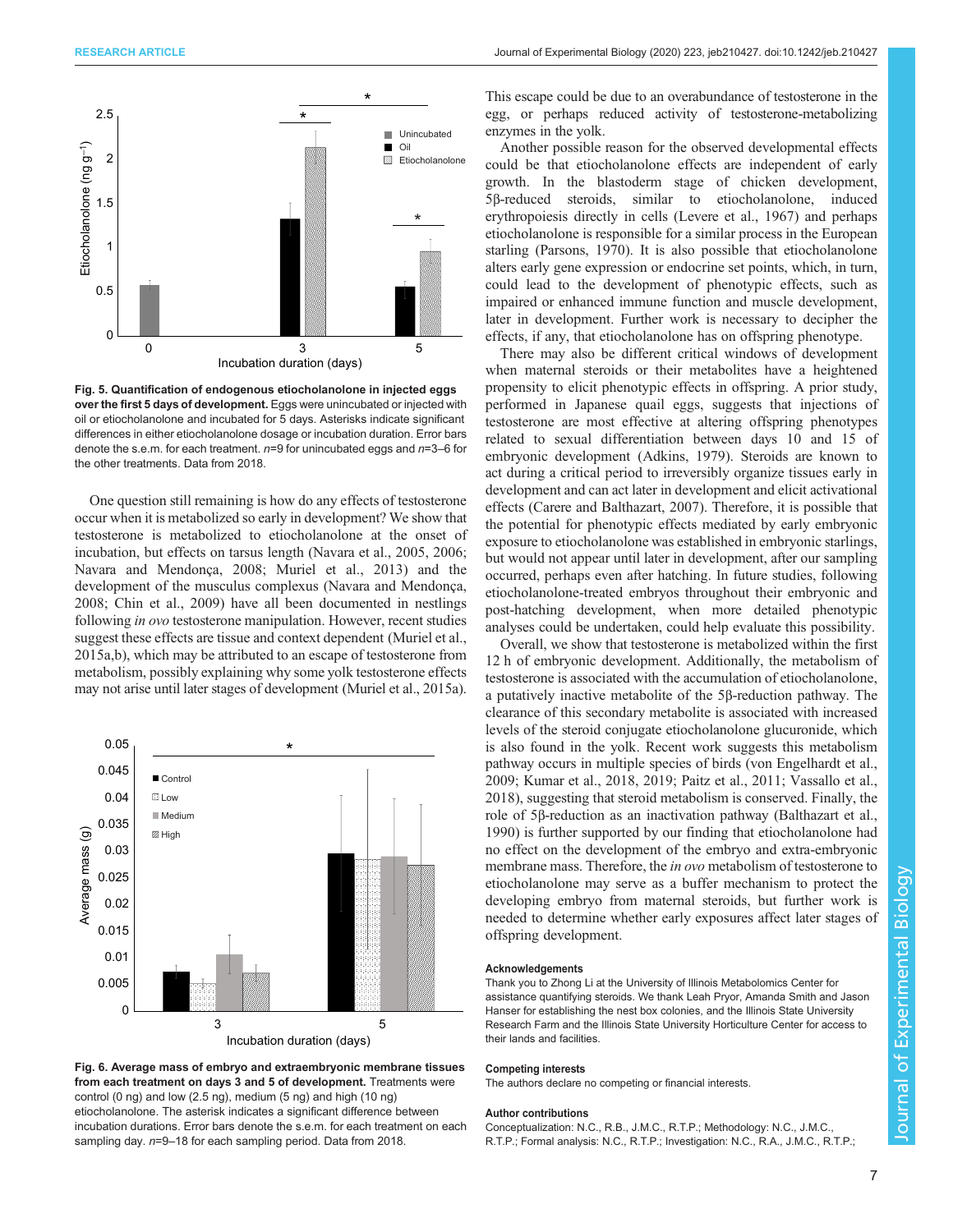<span id="page-7-0"></span>Resources: N.C., R.B., J.M.C., R.T.P.; Data curation: N.C., J.M.C., R.T.P.; Writing original draft: N.C., R.B., J.M.C., R.T.P.; Writing - review & editing: N.C., R.A., R.B., J.M.C., R.T.P.; Supervision: R.T.P.

#### Funding

This research was supported by a grant to J.M.C. from the Center for Math, Science and Technology at Illinois State University, as well as funds from the Illinois State University School of Biological Sciences.

#### Supplementary information

Supplementary information available online at <http://jeb.biologists.org/lookup/doi/10.1242/jeb.210427.supplemental>

#### References

- Adkins, E. K. [\(1979\). Effect of embryonic treatment with estradiol or testosterone on](https://doi.org/10.1159/000122920) [sexual differentiation of the quail brain. Critical period and dose-response](https://doi.org/10.1159/000122920) relationships. Neuroendocrinology 29[, 178-185. doi:10.1159/000122920](https://doi.org/10.1159/000122920)
- [Anderson, K. E., Freddara, U. and Kappas, A.](https://doi.org/10.1016/0003-9861(82)90542-2) (1982). Induction of hepatic [cytochrome P-450 by natural steroids: relationship to the induction of](https://doi.org/10.1016/0003-9861(82)90542-2) δ[aminolevulinate synthase and porphyrin accumulation in the avian embryo.](https://doi.org/10.1016/0003-9861(82)90542-2) Arch. Biochem. Biophys. 217[, 597-608. doi:10.1016/0003-9861\(82\)90542-2](https://doi.org/10.1016/0003-9861(82)90542-2)
- Aragoné[s, A., Gonzalez, C. B., Spinedi, N. C. and Lantos, C. P.](https://doi.org/10.1016/0960-0760(91)90071-C) (1991). Regulatory effects of 5β-reduced steroids. [J. Steroid Biochem. Mol. Biol.](https://doi.org/10.1016/0960-0760(91)90071-C) 39, [253-263. doi:10.1016/0960-0760\(91\)90071-C](https://doi.org/10.1016/0960-0760(91)90071-C)
- Arnold, A. P. and Breedlove, S. M. [\(1985\). Organizational and activational effects](https://doi.org/10.1016/0018-506X(85)90042-X) [of sex steroids on brain and behavior: a reanalysis.](https://doi.org/10.1016/0018-506X(85)90042-X) Horm. Behav. 19, 469-498. [doi:10.1016/0018-506X\(85\)90042-X](https://doi.org/10.1016/0018-506X(85)90042-X)
- Balthazart, J. and Ottinger, M. A. (1984). 5β[-Reductase activity in the brain and](https://doi.org/10.1677/joe.0.1020077) [cloacal gland of male and female embryos in the Japanese quail \(](https://doi.org/10.1677/joe.0.1020077)Coturnix coturnix japonica). J. Endocrinol. 102[, 77-81. doi:10.1677/joe.0.1020077](https://doi.org/10.1677/joe.0.1020077)
- [Balthazart, J., Schumacher, M. and Evrard, L.](https://doi.org/10.1111/j.1365-2826.1990.tb00464.x) (1990). Sex differences and steroid [control of testosterone-metabolizing enzyme activity in the quail brain.](https://doi.org/10.1111/j.1365-2826.1990.tb00464.x) J. Neuroendocrinol. 2[, 675-683. doi:10.1111/j.1365-2826.1990.tb00464.x](https://doi.org/10.1111/j.1365-2826.1990.tb00464.x)
- Carere, C. and Balthazart, J. [\(2007\). Sexual versus individual differentiation: the](https://doi.org/10.1016/j.tem.2007.01.003) [controversial role of avian maternal hormones.](https://doi.org/10.1016/j.tem.2007.01.003) Trends Endocrinol. Metab. 18, [73-80. doi:10.1016/j.tem.2007.01.003](https://doi.org/10.1016/j.tem.2007.01.003)
- [Chin, E. H., Love, O. P., Verspoor, J. J., Williams, T. D., Rowley, K. and Burness,](https://doi.org/10.1098/rspb.2008.1294) G. [\(2009\). Juveniles exposed to embryonic corticosterone have enhanced flight](https://doi.org/10.1098/rspb.2008.1294) performance. Proc. R. Soc. B Biol. Sci. 276[, 499-505. doi:10.1098/rspb.2008.1294](https://doi.org/10.1098/rspb.2008.1294)
- [Clairardin, S. G., Barnett, C. A., Sakaluk, S. K. and Thompson, C. F.](https://doi.org/10.1242/jeb.054833) (2011). Experimentally increased in ovo [testosterone leads to increased plasma](https://doi.org/10.1242/jeb.054833) [bactericidal activity and decreased cutaneous immune response in nestling](https://doi.org/10.1242/jeb.054833) house wrens. J. Exp. Biol. 214[, 2778-2782. doi:10.1242/jeb.054833](https://doi.org/10.1242/jeb.054833)
- Deeming, D. C. and Reynolds, S. J. (2015). Nests, Eggs, and Incubation: New Ideas about Avian Reproduction. Oxford: Oxford University Press.
- [Eising, C. M., Eikenaar, C., Schwabl, H. and Groothuis, T. G. G.](https://doi.org/10.1098/rspb.2001.1594) (2001). Maternal [androgens in black-headed gull \(](https://doi.org/10.1098/rspb.2001.1594)Larus ridibundus) eggs: consequences for chick development. Proc. R. Soc. B Biol. Sci. 268[, 839-846. doi:10.1098/rspb.2001.1594](https://doi.org/10.1098/rspb.2001.1594)
- [Gil, D., Biard, C., Lacroix, A., Spottiswoode, C. N., Saino, N., Puerta, M. and](https://doi.org/10.1086/516652) Møller, A. P. [\(2007\). Evolution of yolk androgens in birds: development,](https://doi.org/10.1086/516652) [coloniality, and sexual dichromatism.](https://doi.org/10.1086/516652) Am. Nat. 169, 802-819. doi:10.1086/516652
- Gorman, K. B. and Williams, T. D. [\(2005\). Correlated evolution of maternally](https://doi.org/10.1098/rsbl.2005.0346) [derived yolk testosterone and early developmental traits in passerine birds.](https://doi.org/10.1098/rsbl.2005.0346) Biol. Lett. 1[, 461-464. doi:10.1098/rsbl.2005.0346](https://doi.org/10.1098/rsbl.2005.0346)
- Goy, R. W. and McEwen, B. S. (1980). Sexual Differentiation of the Brain. Cambridge, MA: The MIT Press.
- Granick, S. (1966). The induction in vitro of the synthesis of δ-aminolevulinic acid synthetase in chemical porphyria: a response to certain drugs, sex hormones, and foreign chemicals. J. Biol. Chem. 241, 1359-1375.
- Groothuis, T. G. G. and Schwabl, H. [\(2008\). Hormone-mediated maternal effects](https://doi.org/10.1098/rstb.2007.0007) [in birds: mechanisms matter but what do we know of them?](https://doi.org/10.1098/rstb.2007.0007) Philos. Trans. R. Soc. B Biol. Sci. 363[, 1647-1661. doi:10.1098/rstb.2007.0007](https://doi.org/10.1098/rstb.2007.0007)
- Groothuis, T. G. G., Mü[ller, W., von Engelhardt, N., Carere, C. and Eising, C.](https://doi.org/10.1016/j.neubiorev.2004.12.002) [\(2005\). Maternal hormones as a tool to adjust offspring phenotype in avian](https://doi.org/10.1016/j.neubiorev.2004.12.002) species. Neurosci. Biobehav. Rev. 29[, 329-352. doi:10.1016/j.neubiorev.2004.](https://doi.org/10.1016/j.neubiorev.2004.12.002) [12.002](https://doi.org/10.1016/j.neubiorev.2004.12.002)
- [Groothuis, T. G. G., Hsu, B.-Y., Kumar, N. and Tschirren, B.](https://doi.org/10.1098/rstb.2018.0115) (2019). Revisiting [mechanisms and functions of prenatal hormone-mediated maternal effects using](https://doi.org/10.1098/rstb.2018.0115) [avian species as a model.](https://doi.org/10.1098/rstb.2018.0115) Philos. Trans. R. Soc. B 374, 20180115. doi:10.1098/ [rstb.2018.0115](https://doi.org/10.1098/rstb.2018.0115)
- [Haunshi, S., Pattanayak, A., Bandyopadhaya, S., Saxena, S. C. and](https://doi.org/10.2141/jpsa.45.75) Bujarbaruah, K. M. [\(2008\). A simple and quick DNA extraction procedure for](https://doi.org/10.2141/jpsa.45.75) [rapid diagnosis of sex of chicken and chicken embryos.](https://doi.org/10.2141/jpsa.45.75) J. Poult. Sci. 45, 75-81. [doi:10.2141/jpsa.45.75](https://doi.org/10.2141/jpsa.45.75)
- Jost, A. [\(1970\). Hormonal factors in the sex differentiation of the mammalian foetus.](https://doi.org/10.1098/rstb.1970.0052) Philos. Trans. R. Soc. B Biol. Sci. 259[, 119-131. doi:10.1098/rstb.1970.0052](https://doi.org/10.1098/rstb.1970.0052)
- [Kumar, N., van Faassen, M., Kema, I., Gahr, M. and Groothuis, T. G. G.](https://doi.org/10.1016/j.ygcen.2018.08.014) (2018). [Early embryonic modification of maternal hormones differs systemically among](https://doi.org/10.1016/j.ygcen.2018.08.014)

[embryos of different laying order: a study in birds.](https://doi.org/10.1016/j.ygcen.2018.08.014) Gen. Comp. Endocrinol. 269, [53-59. doi:10.1016/j.ygcen.2018.08.014](https://doi.org/10.1016/j.ygcen.2018.08.014)

- [Kumar, N., van Dam, A., Permentier, H., van Faassen, M., Kema, I., Gahr, M. and](https://doi.org/10.1242/jeb.193961) Groothuis, T. G. G. [\(2019\). Avian yolk androgens are metabolized rather than](https://doi.org/10.1242/jeb.193961) [taken up by the embryo during the first days of incubation.](https://doi.org/10.1242/jeb.193961) J. Exp. Biol. 222, [jeb193961. doi:10.1242/jeb.193961](https://doi.org/10.1242/jeb.193961)
- [Levere, R. D., Kappas, A. and Granick, S.](https://doi.org/10.1073/pnas.58.3.985) (1967). Stimulation of hemoglobin [synthesis in chick blastoderms by certain 5](https://doi.org/10.1073/pnas.58.3.985)β androstane and 5β pregnane steroids. Biochemistry 58[, 985-990. doi:10.1073/pnas.58.3.985](https://doi.org/10.1073/pnas.58.3.985)
- Lipar, J. L. and Ketterson, E. D. [\(2000\). Maternally derived yolk testosterone](https://doi.org/10.1098/rspb.2000.1242) [enhances the development of the hatching muscle in the red-winged blackbird](https://doi.org/10.1098/rspb.2000.1242) Agelaius phoeniceus. Proc. R. Soc. B Biol. Sci. 267[, 2005-2010. doi:10.1098/](https://doi.org/10.1098/rspb.2000.1242) [rspb.2000.1242](https://doi.org/10.1098/rspb.2000.1242)
- [Merrill, L., Chiavacci, S. J., Paitz, R. T. and Benson, T. J.](https://doi.org/10.1007/s00442-017-3870-z) (2017). Rates of [parasitism, but not allocation of egg resources, vary among and within hosts of a](https://doi.org/10.1007/s00442-017-3870-z) [generalist avian brood parasite.](https://doi.org/10.1007/s00442-017-3870-z) Oecologia 184, 399-410. doi:10.1007/s00442- [017-3870-z](https://doi.org/10.1007/s00442-017-3870-z)
- [Merrill, L., Chiavacci, S. J., Paitz, R. T. and Benson, T. J.](https://doi.org/10.1139/cjz-2017-0351) (2018). Quantification of [27 yolk steroid hormones in seven shrubland bird species: interspecific patterns of](https://doi.org/10.1139/cjz-2017-0351) [hormone deposition and links to life history, development, and predation risk.](https://doi.org/10.1139/cjz-2017-0351) Can. J. Zool. [doi:10.1139/cjz-2017-0351](https://doi.org/10.1139/cjz-2017-0351)
- Mousseau, T. A. and Fox, C. W. (1998). Maternal Effects as Adaptations. New York: Oxford University Press.
- Müller, W. and Eens, M. [\(2009\). Elevated yolk androgen levels and the expression](http://dx.doi.org/10.1016/j.yhbeh.2008.09.012) [of multiple sexually selected male characters.](http://dx.doi.org/10.1016/j.yhbeh.2008.09.012) Horm. Behav. 55, 175-181. doi:10. [1016/j.yhbeh.2008.09.012](http://dx.doi.org/10.1016/j.yhbeh.2008.09.012)
- Muriel, J., Pérez-Rodrí[guez, L., Puerta, M. and Gil, D.](https://doi.org/10.1016/j.ygcen.2013.09.013) (2013). Differential effects [of yolk testosterone and androstenedione in embryo development and nestling](https://doi.org/10.1016/j.ygcen.2013.09.013) [growth in the spotless starling \(](https://doi.org/10.1016/j.ygcen.2013.09.013)Sturnus unicolor). Gen. Comp. Endocrinol. 194, [175-182. doi:10.1016/j.ygcen.2013.09.013](https://doi.org/10.1016/j.ygcen.2013.09.013)
- Muriel, J., Pérez-Rodrí[guez, L., Puerta, M. and Gil, D.](https://doi.org/10.1242/jeb.118257) (2015a). Diverse dose[response effects of yolk androgens on embryo development and nestling growth](https://doi.org/10.1242/jeb.118257) in a wild passerine. J. Exp. Biol. 218[, 2241-2249. doi:10.1242/jeb.118257](https://doi.org/10.1242/jeb.118257)
- Muriel, J., Salmón, P., Nunez-Buiza, A., De Salas, F., Pérez-Rodríguez, L., Puerta, M. and Gil, D. [\(2015b\). Context-dependent effects of yolk androgens on](https://doi.org/10.1111/jeb.12668) [nestling growth and immune function in a multibrooded passerine.](https://doi.org/10.1111/jeb.12668) J. Evol. Biol. 28[, 1476-1488. doi:10.1111/jeb.12668](https://doi.org/10.1111/jeb.12668)
- Navara, K. J. and Mendonça, M. T. [\(2008\). Yolk androgens as pleiotropic mediators](https://doi.org/10.1016/j.cbpa.2008.05.002) [of physiological processes: a mechanistic review.](https://doi.org/10.1016/j.cbpa.2008.05.002) Comp. Biochem. Physiol. A Mol. Integr. Physiol. 150[, 378-386. doi:10.1016/j.cbpa.2008.05.002](https://doi.org/10.1016/j.cbpa.2008.05.002)
- [Navara, K. J., Hill, G. E. and Mendonça, M. T.](https://doi.org/10.1086/430689) (2005). Variable effects of yolk [androgens on growth, survival, and immunity in Eastern Bluebird nestlings.](https://doi.org/10.1086/430689) Physiol. Biochem. Zool. 78[, 570-578. doi:10.1086/430689](https://doi.org/10.1086/430689)
- [Navara, K. J., Hill, G. E. and Mendonça, M. T.](https://doi.org/10.1086/501054) (2006). Yolk testosterone stimulates [growth and immunity in house finch chicks.](https://doi.org/10.1086/501054) Physiol. Biochem. Zool. 79, 550-555. [doi:10.1086/501054](https://doi.org/10.1086/501054)
- [Nettle, D., Monaghan, P., Boner, W., Gillespie, R. and Bateson, M.](https://doi.org/10.1371/journal.pone.0083617) (2013). [Bottom of the heap: having heavier competitors accelerates early-life telomere](https://doi.org/10.1371/journal.pone.0083617) [loss in the European starling,](https://doi.org/10.1371/journal.pone.0083617) Sturnus vulgaris. PLoS ONE 8, e83617. doi:10. [1371/journal.pone.0083617](https://doi.org/10.1371/journal.pone.0083617)
- Paitz, R. T. and Bowden, R. M. [\(2008\). A proposed role of the sulfotransferase/](https://doi.org/10.1093/icb/icn034) [sulfatase pathway in modulating yolk steroid effects.](https://doi.org/10.1093/icb/icn034) Integr. Comp. Biol. 48, [419-427. doi:10.1093/icb/icn034](https://doi.org/10.1093/icb/icn034)

Paitz, R. T. and Bowden, R. M. [\(2013\). Sulfonation of maternal steroids is a](https://doi.org/10.1093/icb/ict027) [conserved metabolic pathway in vertebrates.](https://doi.org/10.1093/icb/ict027) Integr. Comp. Biol. 53, 895-901. [doi:10.1093/icb/ict027](https://doi.org/10.1093/icb/ict027)

- Paitz, R. T. and Cagney, E. (2019). In ovo [metabolism of progesterone to 5](https://doi.org/10.1016/j.ygcen.2019.113221)β[pregnanedione in chicken eggs: implications for how yolk progesterone influences](https://doi.org/10.1016/j.ygcen.2019.113221) [embryonic development.](https://doi.org/10.1016/j.ygcen.2019.113221) Gen. Comp. Endocrinol. 282, 113221. doi:10.1016/j. [ygcen.2019.113221](https://doi.org/10.1016/j.ygcen.2019.113221)
- Paitz, R. T. and Casto, J. M. [\(2012\). The decline in yolk progesterone](https://doi.org/10.1016/j.ygcen.2011.12.014) [concentrations during incubation is dependent on embryonic development in](https://doi.org/10.1016/j.ygcen.2011.12.014) the European starling. Gen. Comp. Endocrinol. 176[, 415-419. doi:10.1016/j.](https://doi.org/10.1016/j.ygcen.2011.12.014) [ygcen.2011.12.014](https://doi.org/10.1016/j.ygcen.2011.12.014)
- [Paitz, R. T., Bowden, R. M. and Casto, J. M.](https://doi.org/10.1098/rspb.2010.0813) (2011). Embryonic modulation of [maternal steroids in European starlings \(](https://doi.org/10.1098/rspb.2010.0813)Sturnus vulgaris). Proc. R. Soc. B Biol. Sci. 278[, 99-106. doi:10.1098/rspb.2010.0813](https://doi.org/10.1098/rspb.2010.0813)
- [Paitz, R. T., Angles, R. and Cagney, E.](https://doi.org/10.1016/j.ygcen.2019.113320) (2019). In ovo metabolism of estradiol to [estrone sulfate in chicken eggs: implications for how yolk estradiol influences](https://doi.org/10.1016/j.ygcen.2019.113320) [embryonic development.](https://doi.org/10.1016/j.ygcen.2019.113320) Gen. Comp. Endocrinol. 287, 113320. doi:10.1016/j. [ygcen.2019.113320](https://doi.org/10.1016/j.ygcen.2019.113320)
- Parsons, I. C. [\(1970\). The metabolism of testosterone by early chick embryonic](https://doi.org/10.1016/S0039-128X(70)80095-2) blastoderm. Steroids 16[, 59-65. doi:10.1016/S0039-128X\(70\)80095-2](https://doi.org/10.1016/S0039-128X(70)80095-2)
- [Phoenix, C. H., Goy, R. W., Gerall, A. A. and Young, W. C.](https://doi.org/10.1210/endo-65-3-369) (1959). Organizing [action of prenatally administered testosterone propionate on the tissues mediating](https://doi.org/10.1210/endo-65-3-369) [mating behavior in the female guinea pig.](https://doi.org/10.1210/endo-65-3-369) Endocrinology 65, 369-382. doi:10. [1210/endo-65-3-369](https://doi.org/10.1210/endo-65-3-369)
- Pryor, L. J. E. and Casto, J. M. [\(2015\). Blood-feeding ectoparasites as](https://doi.org/10.1002/jez.1942) [developmental stressors: does corticosterone mediate effects of mite infestation](https://doi.org/10.1002/jez.1942)